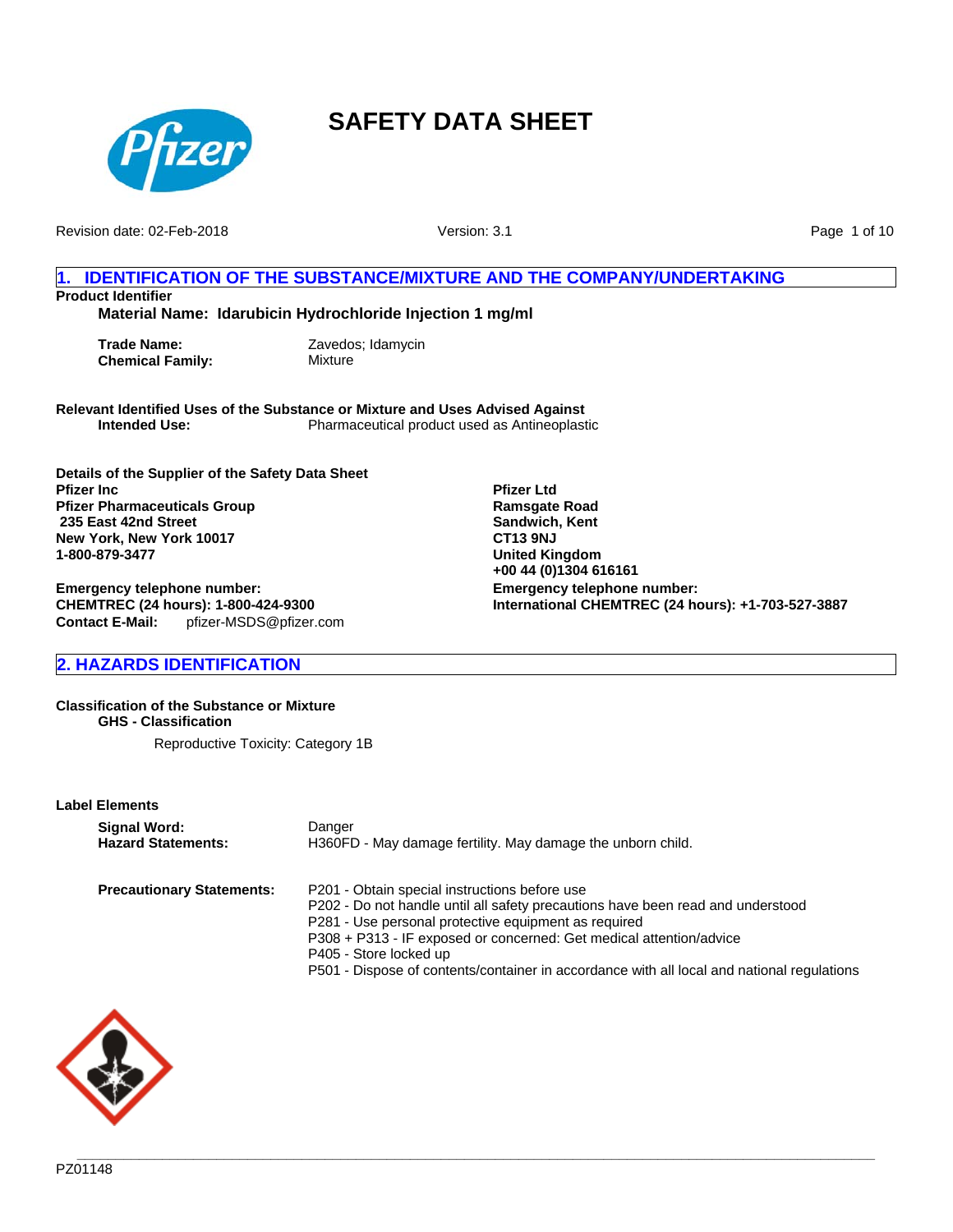**Revision date: 02-Feb-2018 Material Name: Idarubicin Hydrochloride Injection 1 mg/ml**

**Other Hazards** An Occupational Exposure Value has been established for one or more of the ingredients (see Section 8). **Note:** This document has been prepared in accordance with standards for workplace safety, which requires the inclusion of all known hazards of the product or its ingredients regardless of the potential risk. The precautionary statements and warning included may not apply in all cases.

Your needs may vary depending upon the potential for exposure in your workplace.

**\_\_\_\_\_\_\_\_\_\_\_\_\_\_\_\_\_\_\_\_\_\_\_\_\_\_\_\_\_\_\_\_\_\_\_\_\_\_\_\_\_\_\_\_\_\_\_\_\_\_\_\_\_\_\_\_\_\_\_\_\_\_\_\_\_\_\_\_\_\_\_\_\_\_\_\_\_\_\_\_\_\_\_\_\_\_\_\_\_\_\_\_\_\_\_\_\_\_\_\_\_\_\_**

## **3. COMPOSITION / INFORMATION ON INGREDIENTS**

#### **Hazardous**

| Ingredient               | <b>CAS Number</b> | EU<br><b>EINECS/ELINCS</b><br>List | <b>GHS Classification</b>                                                 | %     |
|--------------------------|-------------------|------------------------------------|---------------------------------------------------------------------------|-------|
| Idarubicin Hydrochloride | 57852-57-0        | 260-990-7                          | Acute Tox.2 (H300)<br>Carc.2 (H351)<br>Muta.2 (H341)<br>Repr. 1B (H360FD) | 0.1   |
| Glycerin, USP            | $56 - 81 - 5$     | 200-289-5                          | Not Listed                                                                |       |
| <b>Hydrochloric Acid</b> | 7647-01-0         | 231-595-7                          | Press, Gas<br>Skin Corr.1A (H314)<br>Acute Tox.3 (H331)                   | $***$ |

| Ingredient                 | <b>CAS Number</b> | ΕU<br><b>EINECS/ELINCS</b><br>List | <b>GHS Classification</b> | % |
|----------------------------|-------------------|------------------------------------|---------------------------|---|
| <b>Water for Injection</b> | 7732-18-5         | 231-791-2                          | Not Listed                |   |

### **Additional Information:** \* Proprietary

\*\* to adjust pH

Ingredient(s) indicated as hazardous have been assessed under standards for workplace

safety.

 In accordance with 29 CFR 1910.1200, the exact percentage composition of this mixture has been withheld as a trade secret.

### **For the full text of the CLP/GHS abbreviations mentioned in this Section, see Section 16**

## **4. FIRST AID MEASURES**

| <b>Description of First Aid Measures</b><br><b>Eve Contact:</b>                                                                                                           | Flush with water while holding eyelids open for at least 15 minutes. Seek medical attention<br>immediately.                                                                           |
|---------------------------------------------------------------------------------------------------------------------------------------------------------------------------|---------------------------------------------------------------------------------------------------------------------------------------------------------------------------------------|
| <b>Skin Contact:</b>                                                                                                                                                      | Remove contaminated clothing. Flush area with large amounts of water. Use soap. Seek<br>medical attention.                                                                            |
| Ingestion:                                                                                                                                                                | Never give anything by mouth to an unconscious person. Wash out mouth with water. Do not<br>induce vomiting unless directed by medical personnel. Seek medical attention immediately. |
| Inhalation:                                                                                                                                                               | Remove to fresh air and keep patient at rest. Seek medical attention immediately.                                                                                                     |
| Most Important Symptoms and Effects, Both Acute and Delayed<br><b>Symptoms and Effects of</b><br>Exposure:<br><b>Medical Conditions</b><br><b>Aggravated by Exposure:</b> | For information on potential signs and symptoms of exposure, See Section 2 - Hazards<br>Identification and/or Section 11 - Toxicological Information.<br>None known                   |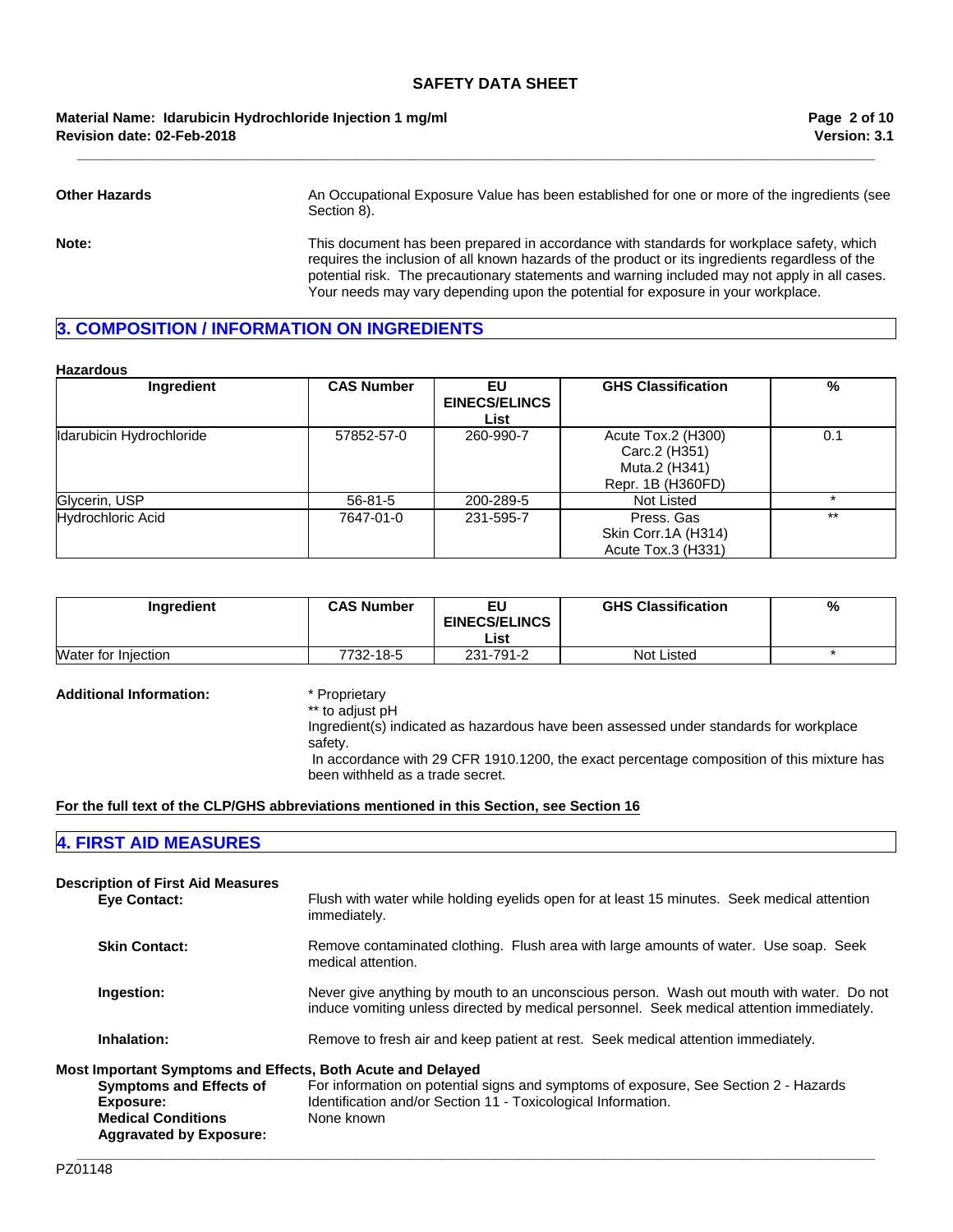**\_\_\_\_\_\_\_\_\_\_\_\_\_\_\_\_\_\_\_\_\_\_\_\_\_\_\_\_\_\_\_\_\_\_\_\_\_\_\_\_\_\_\_\_\_\_\_\_\_\_\_\_\_\_\_\_\_\_\_\_\_\_\_\_\_\_\_\_\_\_\_\_\_\_\_\_\_\_\_\_\_\_\_\_\_\_\_\_\_\_\_\_\_\_\_\_\_\_\_\_\_\_\_**

### **Material Name: Idarubicin Hydrochloride Injection 1 mg/ml Revision date: 02-Feb-2018**

## **Indication of the Immediate Medical Attention and Special Treatment Needed**

**Notes to Physician:** None

## **5. FIRE FIGHTING MEASURES**

**Extinguishing Media:** Extinguish fires with CO2, extinguishing powder, foam, or water.

### **Special Hazards Arising from the Substance or Mixture**

**Hazardous Combustion Products:** Formation of toxic gases is possible during heating or fire.

**Fire / Explosion Hazards:** Not applicable

### **Advice for Fire-Fighters**

During all firefighting activities, wear appropriate protective equipment, including self-contained breathing apparatus.

## **6. ACCIDENTAL RELEASE MEASURES**

### **Personal Precautions, Protective Equipment and Emergency Procedures**

Personnel involved in clean-up should wear appropriate personal protective equipment (see Section 8). Minimize exposure.

### **Environmental Precautions**

Place waste in an appropriately labeled, sealed container for disposal. Care should be taken to avoid environmental release.

### **Methods and Material for Containment and Cleaning Up**

| Measures for Cleaning /             | Contain the source of spill if it is safe to do so. Collect spill with absorbent material. Clean spill |
|-------------------------------------|--------------------------------------------------------------------------------------------------------|
| <b>Collecting:</b>                  | area thoroughly.                                                                                       |
| <b>Additional Consideration for</b> | Non-essential personnel should be evacuated from affected area. Report emergency                       |
| <b>Large Spills:</b>                | situations immediately. Cleanup operations should only be undertaken by trained personnel.             |

## **7. HANDLING AND STORAGE**

#### **Precautions for Safe Handling**

Restrict access to work area. Avoid breathing vapor or mist. Avoid contact with eyes, skin and clothing. Use with adequate ventilation. When handling, use appropriate personal protective equipment (see Section 8). Wash thoroughly after handling. Releases to the environment should be avoided. Review and implement appropriate technical and procedural waste water and waste disposal measures to prevent occupational exposure or environmental releases. Potential points of process emissions of this material to the atmosphere should be controlled with dust collectors, HEPA filtration systems or other equivalent controls.

#### **Conditions for Safe Storage, Including any Incompatibilities**

| <b>Storage Conditions:</b> | Store as directed by product packaging.    |
|----------------------------|--------------------------------------------|
| Specific end use(s):       | Pharmaceutical drug product Antineoplastic |

## **8. EXPOSURE CONTROLS / PERSONAL PROTECTION**

## **Control Parameters**

**Refer to available public information for specific member state Occupational Exposure Limits.**

| Idarubicin Hydrochloride<br><b>Pfizer OEL TWA-8 Hr:</b> | 0.1 $\mu$ g/m <sup>3</sup> |
|---------------------------------------------------------|----------------------------|
| Glycerin, USP                                           |                            |
| Australia TWA                                           | 10 mg/m $3$                |
| <b>Belgium OEL - TWA</b>                                | 10 mg/m $3$                |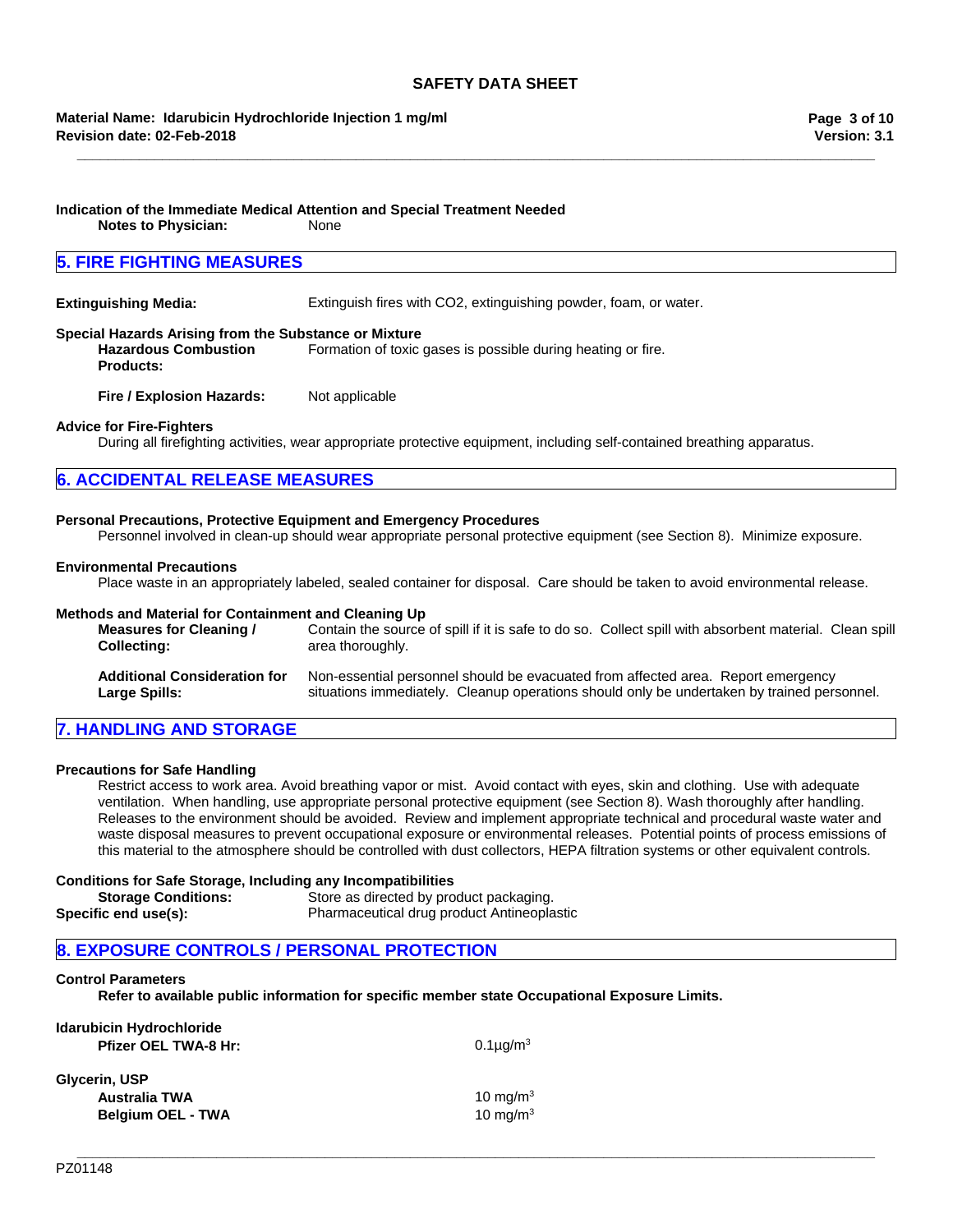**Revision date: 02-Feb-2018 Material Name: Idarubicin Hydrochloride Injection 1 mg/ml**

**Version: 3.1 Page 4 of 10**

| <b>8. EXPOSURE CONTROLS / PERSONAL PROTECTION</b> |                       |
|---------------------------------------------------|-----------------------|
| <b>Czech Republic OEL - TWA</b>                   | 10 mg/m $3$           |
| <b>Estonia OEL - TWA</b>                          | 10 mg/m $3$           |
| <b>Finland OEL - TWA</b>                          | 20 mg/m $3$           |
| <b>France OEL - TWA</b>                           | 10 mg/m $3$           |
| Germany (DFG) - MAK                               | 200 mg/m $3$          |
| <b>Greece OEL - TWA</b>                           | 10 mg/m $3$           |
| <b>Ireland OEL - TWAs</b>                         | 10 mg/m $3$           |
| <b>OSHA - Final PELS - TWAs:</b>                  | 15 mg/ $m3$           |
| <b>Poland OEL - TWA</b>                           | 10 mg/m $3$           |
| <b>Portugal OEL - TWA</b>                         | 10 mg/m $3$           |
| Spain OEL - TWA                                   | 10 mg/m $3$           |
| <b>Switzerland OEL -TWAs</b>                      | 50 mg/ $m3$           |
| <b>Hydrochloric Acid</b>                          |                       |
| <b>ACGIH Ceiling Threshold Limit:</b>             | 2 ppm                 |
| <b>Australia PEAK</b>                             | 5 ppm                 |
|                                                   | 7.5 mg/m <sup>3</sup> |
| <b>Austria OEL - MAKs</b>                         | 5 ppm                 |
|                                                   | 8 mg/m $3$            |
| <b>Belgium OEL - TWA</b>                          | 5 ppm                 |
|                                                   | 8 mg/m $3$            |
| <b>Bulgaria OEL - TWA</b>                         | 5 ppm                 |
|                                                   | 8.0 mg/m <sup>3</sup> |
| <b>Cyprus OEL - TWA</b>                           | 5 ppm                 |
|                                                   | 8 mg/m $3$            |
| <b>Czech Republic OEL - TWA</b>                   | 8 mg/m $3$            |
| <b>Estonia OEL - TWA</b>                          | 5 ppm                 |
|                                                   | 8 mg/m $3$            |
| Germany - TRGS 900 - TWAs                         | 2 ppm                 |
|                                                   | $3 \text{ mg/m}^3$    |
| Germany (DFG) - MAK                               | 2 ppm                 |
|                                                   | 3.0 mg/ $m3$          |
| <b>Greece OEL - TWA</b>                           | 5 ppm                 |
|                                                   | 7 mg/m $3$            |
| <b>Hungary OEL - TWA</b>                          | 8 mg/m $3$            |
| <b>Ireland OEL - TWAs</b>                         | 5 ppm<br>8 mg/m $3$   |
| Italy OEL - TWA                                   | 5 ppm                 |
|                                                   | 8 mg/m $3$            |
| Japan - OELs - Ceilings                           | 2 ppm                 |
|                                                   | 3.0 mg/m <sup>3</sup> |
| Latvia OEL - TWA                                  | 5 ppm                 |
|                                                   | 8 mg/ $m3$            |
| Lithuania OEL - TWA                               | 5 ppm                 |
|                                                   | 8 mg/m $3$            |
| <b>Luxembourg OEL - TWA</b>                       | 5 ppm                 |
|                                                   | 8 mg/ $m3$            |
| <b>Malta OEL - TWA</b>                            | 5 ppm                 |
|                                                   | 8 mg/m $3$            |
| <b>Netherlands OEL - TWA</b>                      | 8 mg/ $m3$            |
| <b>Poland OEL - TWA</b>                           | 5 mg/ $m3$            |
| <b>Portugal OEL - TWA</b>                         | 5 ppm                 |
|                                                   | 8 mg/m $3$            |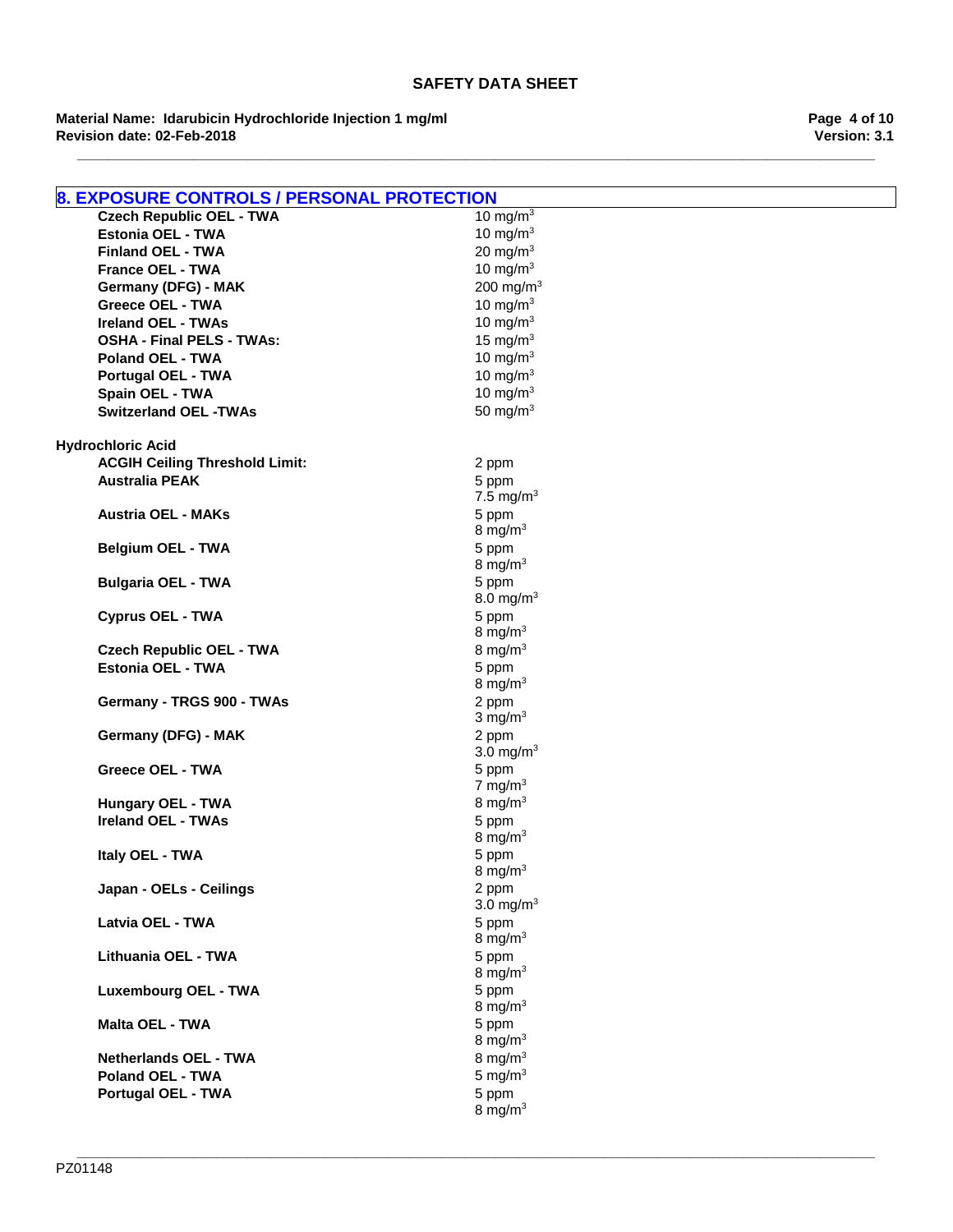**Revision date: 02-Feb-2018 Material Name: Idarubicin Hydrochloride Injection 1 mg/ml**

| <b>8. EXPOSURE CONTROLS / PERSONAL PROTECTION</b>     |                                                                                                                                                                                                                                                                                                                                                                                                                             |
|-------------------------------------------------------|-----------------------------------------------------------------------------------------------------------------------------------------------------------------------------------------------------------------------------------------------------------------------------------------------------------------------------------------------------------------------------------------------------------------------------|
| Romania OEL - TWA                                     | 5 ppm                                                                                                                                                                                                                                                                                                                                                                                                                       |
|                                                       | 8 mg/ $m3$                                                                                                                                                                                                                                                                                                                                                                                                                  |
| Slovakia OEL - TWA                                    | 5 ppm                                                                                                                                                                                                                                                                                                                                                                                                                       |
|                                                       | 8.0 mg/m <sup>3</sup>                                                                                                                                                                                                                                                                                                                                                                                                       |
| Slovenia OEL - TWA                                    | 5 ppm                                                                                                                                                                                                                                                                                                                                                                                                                       |
|                                                       | 8 mg/m $3$                                                                                                                                                                                                                                                                                                                                                                                                                  |
| Spain OEL - TWA                                       | 5 ppm                                                                                                                                                                                                                                                                                                                                                                                                                       |
|                                                       | 7.6 mg/m <sup>3</sup>                                                                                                                                                                                                                                                                                                                                                                                                       |
| <b>Switzerland OEL -TWAs</b>                          | 2 ppm                                                                                                                                                                                                                                                                                                                                                                                                                       |
|                                                       | 3.0 mg/ $m3$                                                                                                                                                                                                                                                                                                                                                                                                                |
| <b>Vietnam OEL - TWAs</b>                             | 5 mg/ $m3$                                                                                                                                                                                                                                                                                                                                                                                                                  |
| <b>Analytical Method:</b><br><b>Exposure Controls</b> | Analytical method available for Idarubicin. Contact Pfizer Inc for further information.                                                                                                                                                                                                                                                                                                                                     |
| <b>Engineering Controls:</b>                          | Engineering controls should be used as the primary means to control exposures. General<br>room ventilation is adequate unless the process generates dust, mist or fumes. Keep airborne<br>contamination levels below the exposure limits listed above in this section. It is recommended<br>that all operations be fully enclosed and no air recirculated.                                                                  |
| <b>Personal Protective</b><br><b>Equipment:</b>       | Refer to applicable national standards and regulations in the selection and use of personal<br>protective equipment (PPE). Contact your safety and health professional or safety equipment<br>supplier for assistance in selecting the correct protective clothing/equipment based on an<br>assessment of the workplace conditions, other chemicals used or present in the workplace and<br>specific operational processes. |
| Hands:                                                | Impervious disposable gloves (e.g. Nitrile, etc.) (double recommended) if skin contact with drug<br>product is possible and for bulk processing operations. (Protective gloves must meet the<br>standards in accordance with EN374, ASTM F1001 or international equivalent.)                                                                                                                                                |
| Eyes:                                                 | Wear safety glasses or goggles if eye contact is possible. (Eye protection must meet the<br>standards in accordance with EN166, ANSI Z87.1 or international equivalent.)                                                                                                                                                                                                                                                    |
| Skin:                                                 | Impervious disposable protective clothing is recommended if skin contact with drug product is<br>possible and for bulk processing operations. (Protective clothing must meet the standards in<br>accordance with EN13982, ANSI 103 or international equivalent.)                                                                                                                                                            |
| <b>Respiratory protection:</b>                        | Under normal conditions of use, if the applicable Occupational Exposure Limit (OEL) is<br>exceeded, wear an appropriate respirator with a protection factor sufficient to control exposures<br>to below the OEL (e.g. particulate respirator with a full mask, P3 filter). (Respirators must meet<br>the standards in accordance with EN136, EN143, ASTM F2704-10 or international equivalent.)                             |

## **9. PHYSICAL AND CHEMICAL PROPERTIES**

| <b>Physical State:</b>                                                                                                                                                                                                                                                                  | <b>Solution</b>                                                                          | Color:                   | Red-orange         |
|-----------------------------------------------------------------------------------------------------------------------------------------------------------------------------------------------------------------------------------------------------------------------------------------|------------------------------------------------------------------------------------------|--------------------------|--------------------|
| Odor:                                                                                                                                                                                                                                                                                   | No data available.                                                                       | <b>Odor Threshold:</b>   | No data available. |
| <b>Molecular Formula:</b>                                                                                                                                                                                                                                                               | Mixture                                                                                  | <b>Molecular Weight:</b> | Mixture            |
| <b>Solvent Solubility:</b><br><b>Water Solubility:</b><br>pH:<br>Melting/Freezing Point (°C):<br><b>Boiling Point (°C):</b><br>Partition Coefficient: (Method, pH, Endpoint, Value)<br>Idarubicin Hydrochloride<br>No data available<br><b>Water for Injection</b><br>No data available | No data available<br>No data available<br>3.5<br>No data available<br>No data available. |                          |                    |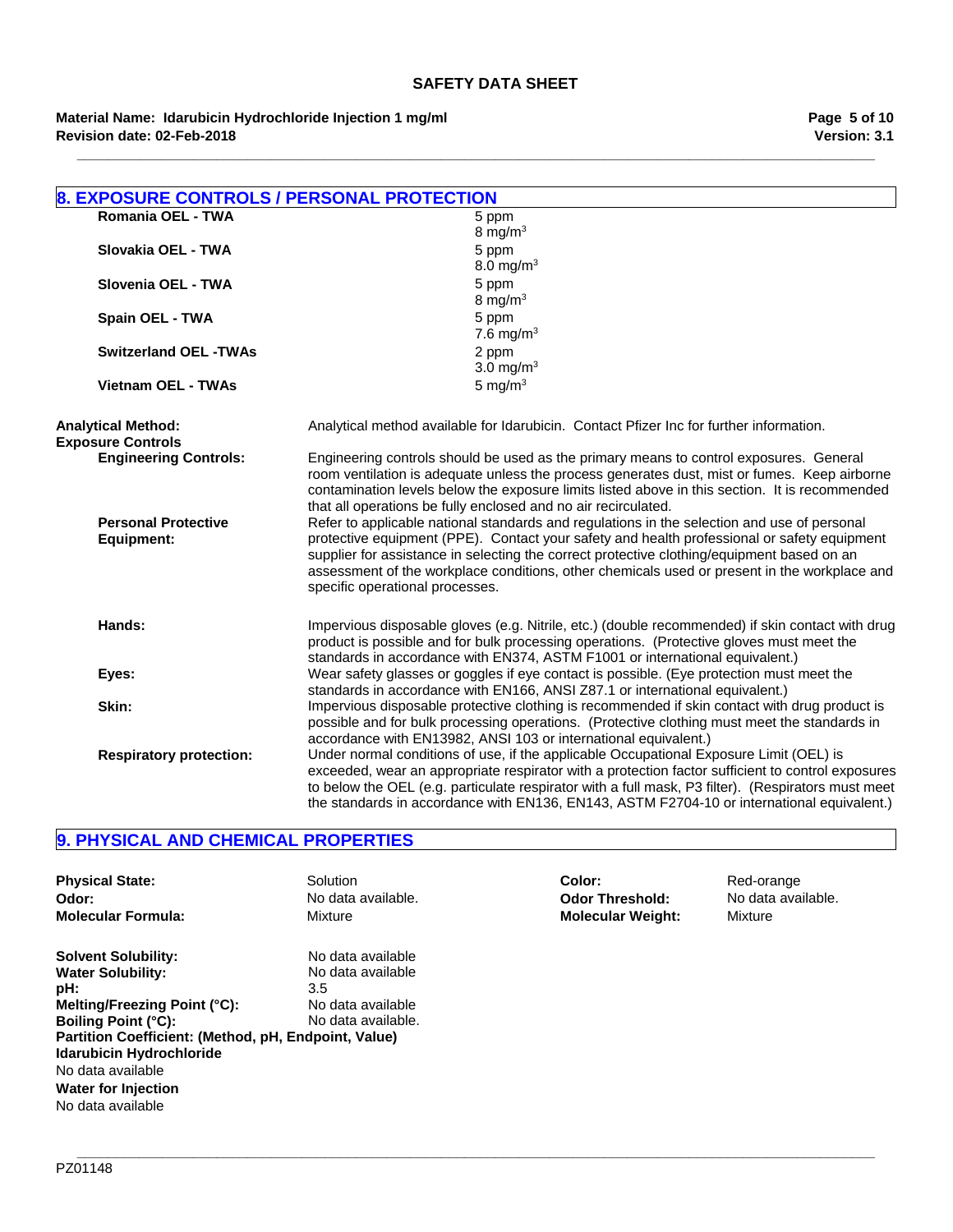**Material Name: Idarubicin Hydrochloride Injection 1 mg/ml Revision date: 02-Feb-2018**

## **9. PHYSICAL AND CHEMICAL PROPERTIES**

| Hydrochloric Acid                                                                                           |                    |                   |  |
|-------------------------------------------------------------------------------------------------------------|--------------------|-------------------|--|
| No data available                                                                                           |                    |                   |  |
| Glycerin, USP                                                                                               |                    |                   |  |
| No data available                                                                                           |                    |                   |  |
| Decomposition Temperature (°C):                                                                             | No data available. |                   |  |
| <b>Evaporation Rate (Gram/s):</b>                                                                           | No data available  |                   |  |
| Vapor Pressure (kPa):                                                                                       | No data available  |                   |  |
| Vapor Density (q/ml):                                                                                       | No data available  |                   |  |
| <b>Relative Density:</b>                                                                                    | No data available  |                   |  |
| Viscositv:                                                                                                  | No data available  |                   |  |
| Flammablity:                                                                                                |                    |                   |  |
| Autoignition Temperature (Solid) (°C):                                                                      |                    | No data available |  |
| <b>Flammability (Solids):</b><br>Flash Point (Liquid) (°C):<br>Upper Explosive Limits (Liquid) (% by Vol.): |                    | No data available |  |
|                                                                                                             |                    | No data available |  |
|                                                                                                             |                    | No data available |  |
| Lower Explosive Limits (Liquid) (% by Vol.):                                                                | No data available  |                   |  |

Lower Explosive Limits (Liquid) (% by Vol.):

## **10. STABILITY AND REACTIVITY**

| <b>Reactivity:</b>                        | No data available                                                  |
|-------------------------------------------|--------------------------------------------------------------------|
| <b>Chemical Stability:</b>                | Stable under normal conditions of use.                             |
| <b>Possibility of Hazardous Reactions</b> |                                                                    |
| <b>Oxidizing Properties:</b>              | No data available                                                  |
| <b>Conditions to Avoid:</b>               | Fine particles (such as dust and mists) may fuel fires/explosions. |
| <b>Incompatible Materials:</b>            | As a precautionary measure, keep away from strong oxidizers        |
| <b>Hazardous Decomposition</b>            | No data available                                                  |
| <b>Products:</b>                          |                                                                    |

## **11. TOXICOLOGICAL INFORMATION**

| <b>Information on Toxicological Effects</b> |                                                                                                                                                                                                                                                                                                                                                                                                                                                                                        |
|---------------------------------------------|----------------------------------------------------------------------------------------------------------------------------------------------------------------------------------------------------------------------------------------------------------------------------------------------------------------------------------------------------------------------------------------------------------------------------------------------------------------------------------------|
| <b>General Information:</b>                 | The information included in this section describes the potential hazards of the individual<br>ingredients.                                                                                                                                                                                                                                                                                                                                                                             |
| <b>Short Term:</b>                          | May cause eye and skin irritation (based on components)                                                                                                                                                                                                                                                                                                                                                                                                                                |
| Long Term:                                  | Repeat-dose studies in animals have shown a potential to cause adverse effects on blood and<br>blood forming organs, gastrointestinal system, lymphatic system, male reproductive system,<br>liver, kidneys, and developing fetus.                                                                                                                                                                                                                                                     |
| <b>Known Clinical Effects:</b>              | Bone marrow suppression is the most serious adverse effect seen during clinical use. Adverse<br>effects associated with therapeutic use include effects on cardiovascular system, kidney, liver,<br>and skin rash. Drugs of this class have been associated with rare, but potentially serious<br>cardiac events. These events have not been observed from occupational exposures, however,<br>those with preexisting cardiovascular illnesses may be at increased risk from exposure. |

## **Acute Toxicity: (Species, Route, End Point, Dose)**

### **Idarubicin Hydrochloride**

RatOralLD50 5.43mg/kg MouseOralLD50 13.98 mg/kg RatIntravenousLD50 3.08mg/kg MouseIntravenousLD50 4.10mg/kg RabbitDermalLD50 >40mg/kg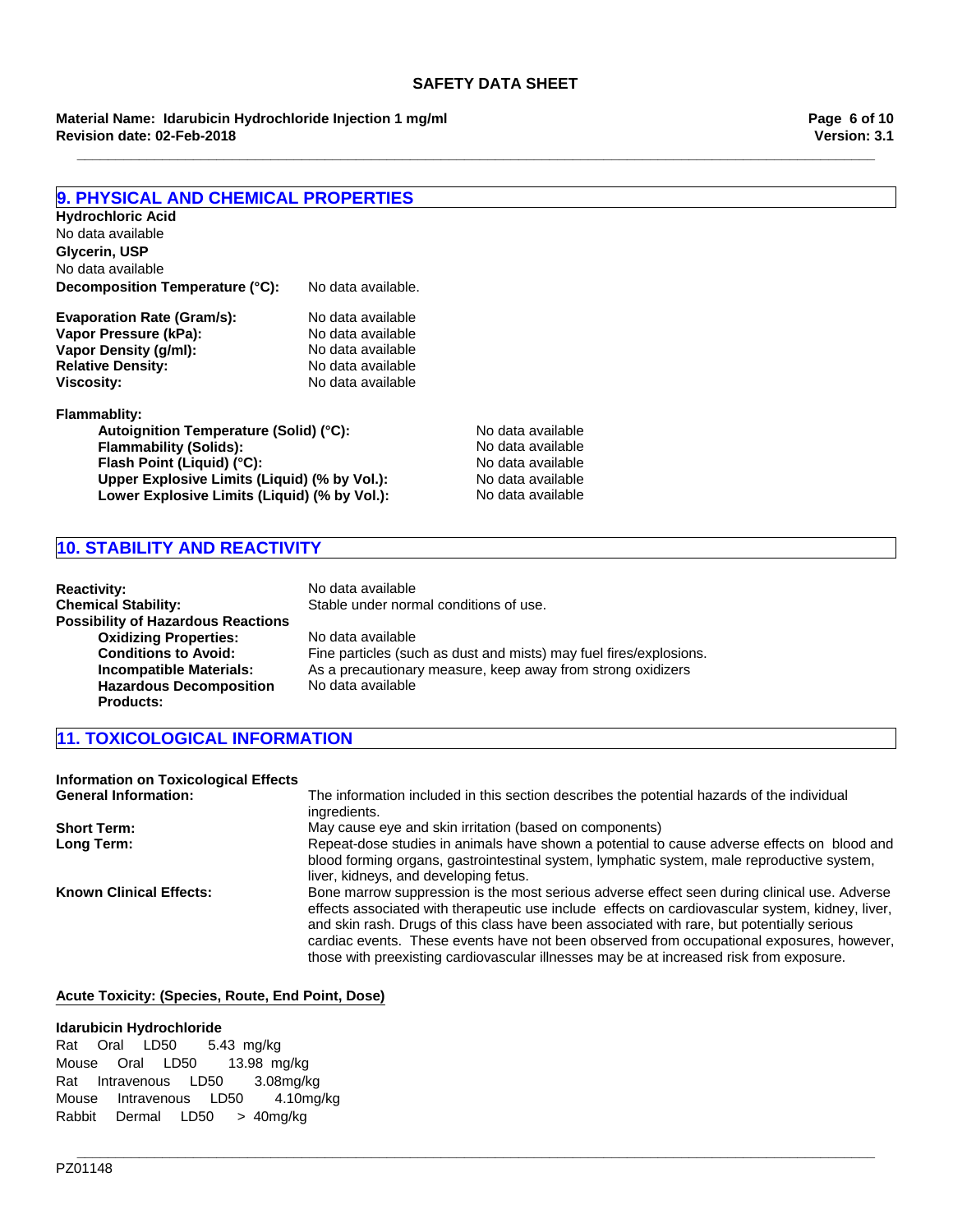**\_\_\_\_\_\_\_\_\_\_\_\_\_\_\_\_\_\_\_\_\_\_\_\_\_\_\_\_\_\_\_\_\_\_\_\_\_\_\_\_\_\_\_\_\_\_\_\_\_\_\_\_\_\_\_\_\_\_\_\_\_\_\_\_\_\_\_\_\_\_\_\_\_\_\_\_\_\_\_\_\_\_\_\_\_\_\_\_\_\_\_\_\_\_\_\_\_\_\_\_\_\_\_**

**Revision date: 02-Feb-2018 Material Name: Idarubicin Hydrochloride Injection 1 mg/ml**

**Version: 3.1 Page 7 of 10**

## **11. TOXICOLOGICAL INFORMATION**

### **Glycerin, USP**

Rat Oral LD50 12.6 g/kg Rabbit Dermal LD50 >10 g/kg RatInhalationLC50 1hr >570 mg/m3 RatDermalLD 50>21.9 g/kg Mouse Oral LD50 4090mg/kg

Acute Toxicity Comments: A greater than symbol (>) indicates that the toxicity endpoint being tested was not achievable at the highest dose used in the test.

#### **Irritation / Sensitization: (Study Type, Species, Severity)**

### **Hydrochloric Acid**

Skin IrritationSevere Eye IrritationSevere

**Glycerin, USP** Eye IrritationRabbitMild

### **Repeated Dose Toxicity: (Duration, Species, Route, Dose, End Point, Target Organ)**

#### **Idarubicin Hydrochloride**

13 Week(s)RatIntravenous0.064mg/kg/dayNOAELBlood forming organs, Immune system, Lymphatic system, Gastrointestinal system, Kidney, Heart 13 Week(s)DogIntravenous0.045mg/kg/dayNOAELBlood forming organs, Immune system, Lymphatic system, Gastrointestinal system 3 Month(s)DogOral0.08mg/kg/dayNOAELBlood forming organs, Immune system, Lymphatic system, Gastrointestinal System, Liver, Male reproductive system 13 Week(s)RatOral0.192mg/kg/dayNOAELBlood forming organs, Immune system, Lymphatic system, Kidney, Heart, Liver, Gastrointestinal system 13 Week(s)DogOral0.15mg/kg/dayNOAELBlood forming organs, Immune system, Lymphatic system, Gastrointestinal system, Liver

### **Reproduction & Developmental Toxicity: (Study Type, Species, Route, Dose, End Point, Effect(s))**

### **Idarubicin Hydrochloride**

Embryo / Fetal DevelopmentRatIntravenous0.195mg/kg/dayLOAELEmbryotoxicity, Teratogenic, Fetotoxicity Embryo / Fetal DevelopmentRabbitIntravenous0.203mg/kg/dayLOAELNot Teratogenic, Embryotoxicity, Maternal **Toxicity** Fertility and Embryonic DevelopmentRatIntravenous0.01mg/kg/dayLOAELMaternal Toxicity, Paternal toxicity, Fetotoxicity

**\_\_\_\_\_\_\_\_\_\_\_\_\_\_\_\_\_\_\_\_\_\_\_\_\_\_\_\_\_\_\_\_\_\_\_\_\_\_\_\_\_\_\_\_\_\_\_\_\_\_\_\_\_\_\_\_\_\_\_\_\_\_\_\_\_\_\_\_\_\_\_\_\_\_\_\_\_\_\_\_\_\_\_\_\_\_\_\_\_\_\_\_\_\_\_\_\_\_\_\_\_\_\_**

## **Genetic Toxicity: (Study Type, Cell Type/Organism, Result)**

#### **Idarubicin Hydrochloride**

Bacterial Mutagenicity (Ames)*Salmonella* Positive Mitotic Gene ConversionNot specifiedPositive *In Vitro* Mammalian Cell MutagenicityHamsterPositive *In Vitro* Chromosome AberrationHuman LymphocytesPositive

### **Carcinogenicity: (Duration, Species, Route, Dose, End Point, Effect(s))**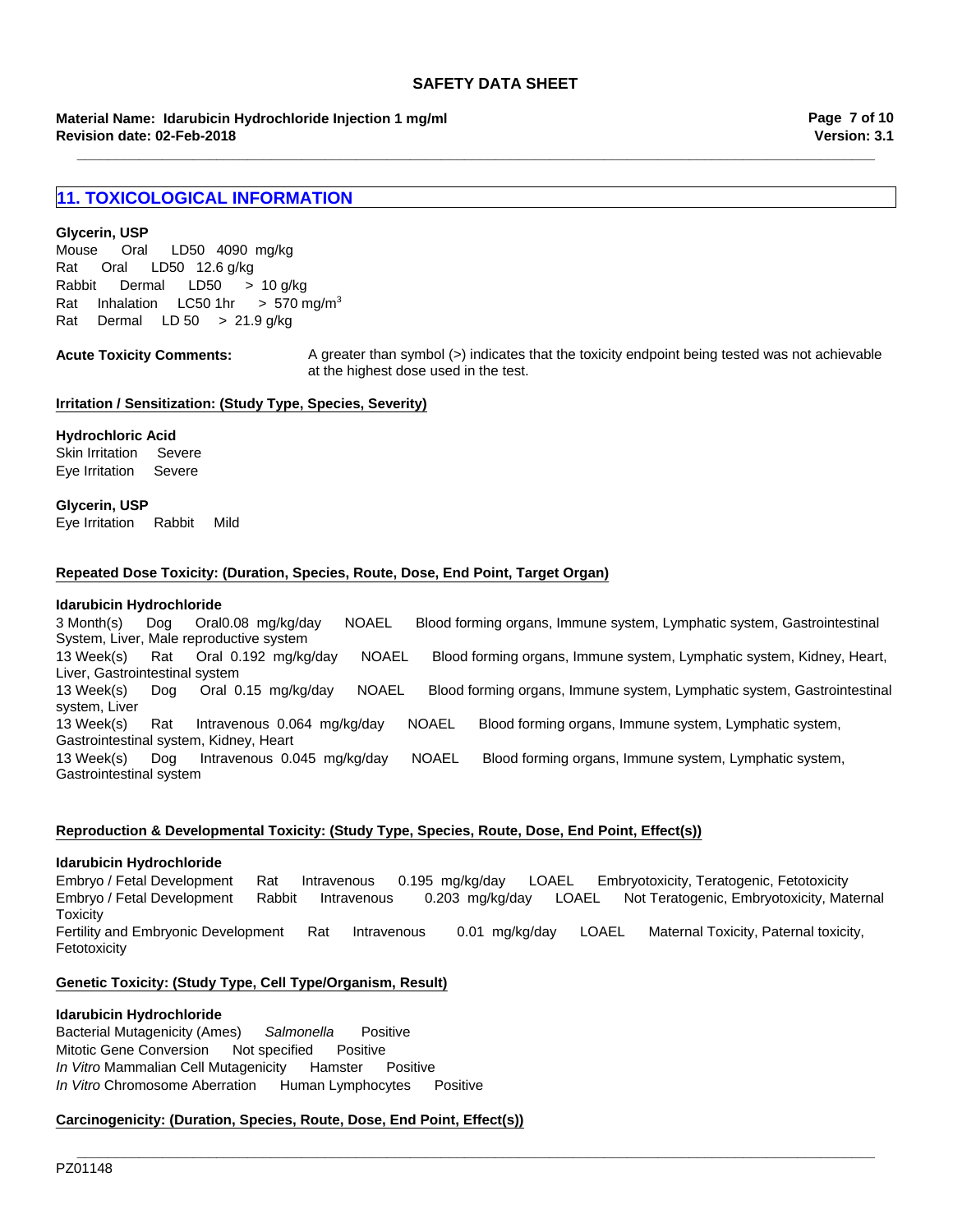**\_\_\_\_\_\_\_\_\_\_\_\_\_\_\_\_\_\_\_\_\_\_\_\_\_\_\_\_\_\_\_\_\_\_\_\_\_\_\_\_\_\_\_\_\_\_\_\_\_\_\_\_\_\_\_\_\_\_\_\_\_\_\_\_\_\_\_\_\_\_\_\_\_\_\_\_\_\_\_\_\_\_\_\_\_\_\_\_\_\_\_\_\_\_\_\_\_\_\_\_\_\_\_**

### **Revision date: 02-Feb-2018 Material Name: Idarubicin Hydrochloride Injection 1 mg/ml**

# **11. TOXICOLOGICAL INFORMATION Carcinogen Status:** None of the components of this formulation are listed as a carcinogen by IARC, NTP or OSHA. See below **12. ECOLOGICAL INFORMATION Environmental Overview:** Environmental properties of the formulation have not been thoroughly investigated. Releases to the environment should be avoided. **Toxicity: Aquatic Toxicity: (Species, Method, End Point, Duration, Result) IARC:** Group 3 (Not Classifiable) **Glycerin, USP** 30 Week(s)RatIntravenous0.06mg/kg/monthLOAELBenign tumors, Malignant tumors *Oncorhynchus mykiss* (Rainbow Trout)LC50 96Hours50mg/L *Daphnia magna* (Water Flea)EC50 24Hours>500mg/L **Idarubicin Hydrochloride Hydrochloric Acid**

| <b>Aquatic Toxicity Comments:</b>     | A greater than symbol $(>)$ indicates that aguatic toxicity was not observed at the maximum<br>dose tested. |
|---------------------------------------|-------------------------------------------------------------------------------------------------------------|
| <b>Persistence and Degradability:</b> | No data available                                                                                           |
| <b>Bio-accumulative Potential:</b>    | No data available                                                                                           |
| <b>Mobility in Soil:</b>              | No data available                                                                                           |

## **13. DISPOSAL CONSIDERATIONS**

| <b>Waste Treatment Methods:</b> | Dispose of waste in accordance with all applicable laws and regulations. Member State<br>specific and Community specific provisions must be considered. Considering the relevant<br>known environmental and human health hazards of the material, review and implement<br>appropriate technical and procedural waste water and waste disposal measures to prevent<br>occupational exposure and environmental release. It is recommended that waste minimization<br>be practiced. The best available technology should be utilized to prevent environmental<br>releases. This may include destructive techniques for waste and wastewater. |
|---------------------------------|-------------------------------------------------------------------------------------------------------------------------------------------------------------------------------------------------------------------------------------------------------------------------------------------------------------------------------------------------------------------------------------------------------------------------------------------------------------------------------------------------------------------------------------------------------------------------------------------------------------------------------------------|
|---------------------------------|-------------------------------------------------------------------------------------------------------------------------------------------------------------------------------------------------------------------------------------------------------------------------------------------------------------------------------------------------------------------------------------------------------------------------------------------------------------------------------------------------------------------------------------------------------------------------------------------------------------------------------------------|

**\_\_\_\_\_\_\_\_\_\_\_\_\_\_\_\_\_\_\_\_\_\_\_\_\_\_\_\_\_\_\_\_\_\_\_\_\_\_\_\_\_\_\_\_\_\_\_\_\_\_\_\_\_\_\_\_\_\_\_\_\_\_\_\_\_\_\_\_\_\_\_\_\_\_\_\_\_\_\_\_\_\_\_\_\_\_\_\_\_\_\_\_\_\_\_\_\_\_\_\_\_\_\_**

## **14. TRANSPORT INFORMATION**

### **The following refers to all modes of transportation unless specified below.**

Not regulated for transport under USDOT, EUADR, IATA, or IMDG regulations.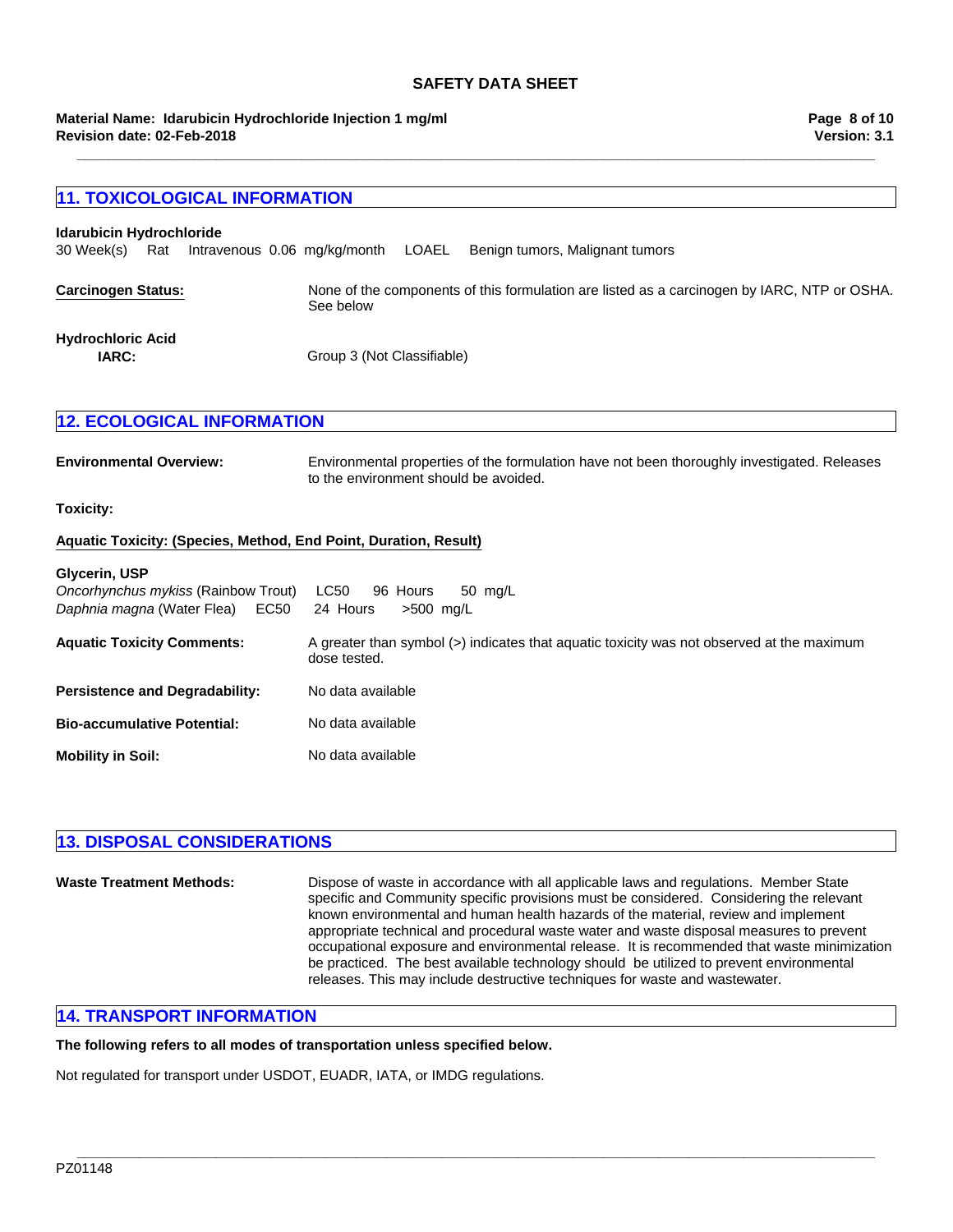**Revision date: 02-Feb-2018 Material Name: Idarubicin Hydrochloride Injection 1 mg/ml**

## **15. REGULATORY INFORMATION**

## **Safety, Health and Environmental Regulations/Legislation Specific for the Substance or Mixture**

| Idarubicin Hydrochloride         |                                                      |                                                                                                                                                                                                                                                                                                                                                                                                                                                                                                               |
|----------------------------------|------------------------------------------------------|---------------------------------------------------------------------------------------------------------------------------------------------------------------------------------------------------------------------------------------------------------------------------------------------------------------------------------------------------------------------------------------------------------------------------------------------------------------------------------------------------------------|
|                                  | <b>CERCLA/SARA 313 Emission reporting</b>            | Not Listed                                                                                                                                                                                                                                                                                                                                                                                                                                                                                                    |
| <b>California Proposition 65</b> |                                                      | developmental toxicity 8/20/1999                                                                                                                                                                                                                                                                                                                                                                                                                                                                              |
|                                  |                                                      | male reproductive toxicity 8/20/99                                                                                                                                                                                                                                                                                                                                                                                                                                                                            |
| <b>EU EINECS/ELINCS List</b>     |                                                      | 260-990-7                                                                                                                                                                                                                                                                                                                                                                                                                                                                                                     |
| Glycerin, USP                    |                                                      |                                                                                                                                                                                                                                                                                                                                                                                                                                                                                                               |
|                                  | <b>CERCLA/SARA 313 Emission reporting</b>            | <b>Not Listed</b>                                                                                                                                                                                                                                                                                                                                                                                                                                                                                             |
| <b>California Proposition 65</b> |                                                      | Not Listed                                                                                                                                                                                                                                                                                                                                                                                                                                                                                                    |
|                                  | Inventory - United States TSCA - Sect. 8(b)          | Present                                                                                                                                                                                                                                                                                                                                                                                                                                                                                                       |
| <b>Australia (AICS):</b>         |                                                      | Present                                                                                                                                                                                                                                                                                                                                                                                                                                                                                                       |
|                                  | <b>REACH - Annex V - Exemptions from the</b>         | Present if not chemically modified, except they meet the criteria for                                                                                                                                                                                                                                                                                                                                                                                                                                         |
| obligations of Register:         |                                                      | classification as dangerous according to Directive 67/548/EEC,<br>except those only classified as flammable [R10], as a skin irritant<br>[R38] or as an eye irritant [R36], except they are persistent, bio<br>accumulative, and toxic or very persistent and very bio<br>accumulative in accordance with the criteria set out in Annex XIII,<br>except they were identified in accordance with Article 59[1] at least<br>two years previously as substances giving rise to an equivalent<br>level of concern |
| <b>EU EINECS/ELINCS List</b>     |                                                      | 200-289-5                                                                                                                                                                                                                                                                                                                                                                                                                                                                                                     |
| Hydrochloric Acid                |                                                      |                                                                                                                                                                                                                                                                                                                                                                                                                                                                                                               |
|                                  | <b>CERCLA/SARA 313 Emission reporting</b>            | 1.0%                                                                                                                                                                                                                                                                                                                                                                                                                                                                                                          |
|                                  | <b>CERCLA/SARA Hazardous Substances</b>              | 5000 lb                                                                                                                                                                                                                                                                                                                                                                                                                                                                                                       |
|                                  | and their Reportable Quantities:                     | 2270 kg                                                                                                                                                                                                                                                                                                                                                                                                                                                                                                       |
| <b>TPQs</b>                      | <b>CERCLA/SARA - Section 302 Extremely Hazardous</b> | 500 lb                                                                                                                                                                                                                                                                                                                                                                                                                                                                                                        |
| <b>Substances EPCRA RQs</b>      | <b>CERCLA/SARA - Section 302 Extremely Hazardous</b> | 5000 lb                                                                                                                                                                                                                                                                                                                                                                                                                                                                                                       |
| <b>California Proposition 65</b> |                                                      | Not Listed                                                                                                                                                                                                                                                                                                                                                                                                                                                                                                    |
|                                  | Inventory - United States TSCA - Sect. 8(b)          | Present                                                                                                                                                                                                                                                                                                                                                                                                                                                                                                       |
| <b>Australia (AICS):</b>         |                                                      | Present                                                                                                                                                                                                                                                                                                                                                                                                                                                                                                       |
|                                  | <b>Standard for the Uniform Scheduling</b>           | Schedule 5                                                                                                                                                                                                                                                                                                                                                                                                                                                                                                    |
| for Drugs and Poisons:           |                                                      | Schedule 6                                                                                                                                                                                                                                                                                                                                                                                                                                                                                                    |
| <b>EU EINECS/ELINCS List</b>     |                                                      | 231-595-7                                                                                                                                                                                                                                                                                                                                                                                                                                                                                                     |
| <b>Water for Injection</b>       |                                                      |                                                                                                                                                                                                                                                                                                                                                                                                                                                                                                               |
|                                  | <b>CERCLA/SARA 313 Emission reporting</b>            | Not Listed                                                                                                                                                                                                                                                                                                                                                                                                                                                                                                    |
| <b>California Proposition 65</b> |                                                      | Not Listed                                                                                                                                                                                                                                                                                                                                                                                                                                                                                                    |
|                                  | Inventory - United States TSCA - Sect. 8(b)          | Present                                                                                                                                                                                                                                                                                                                                                                                                                                                                                                       |
| <b>Australia (AICS):</b>         |                                                      | Present                                                                                                                                                                                                                                                                                                                                                                                                                                                                                                       |